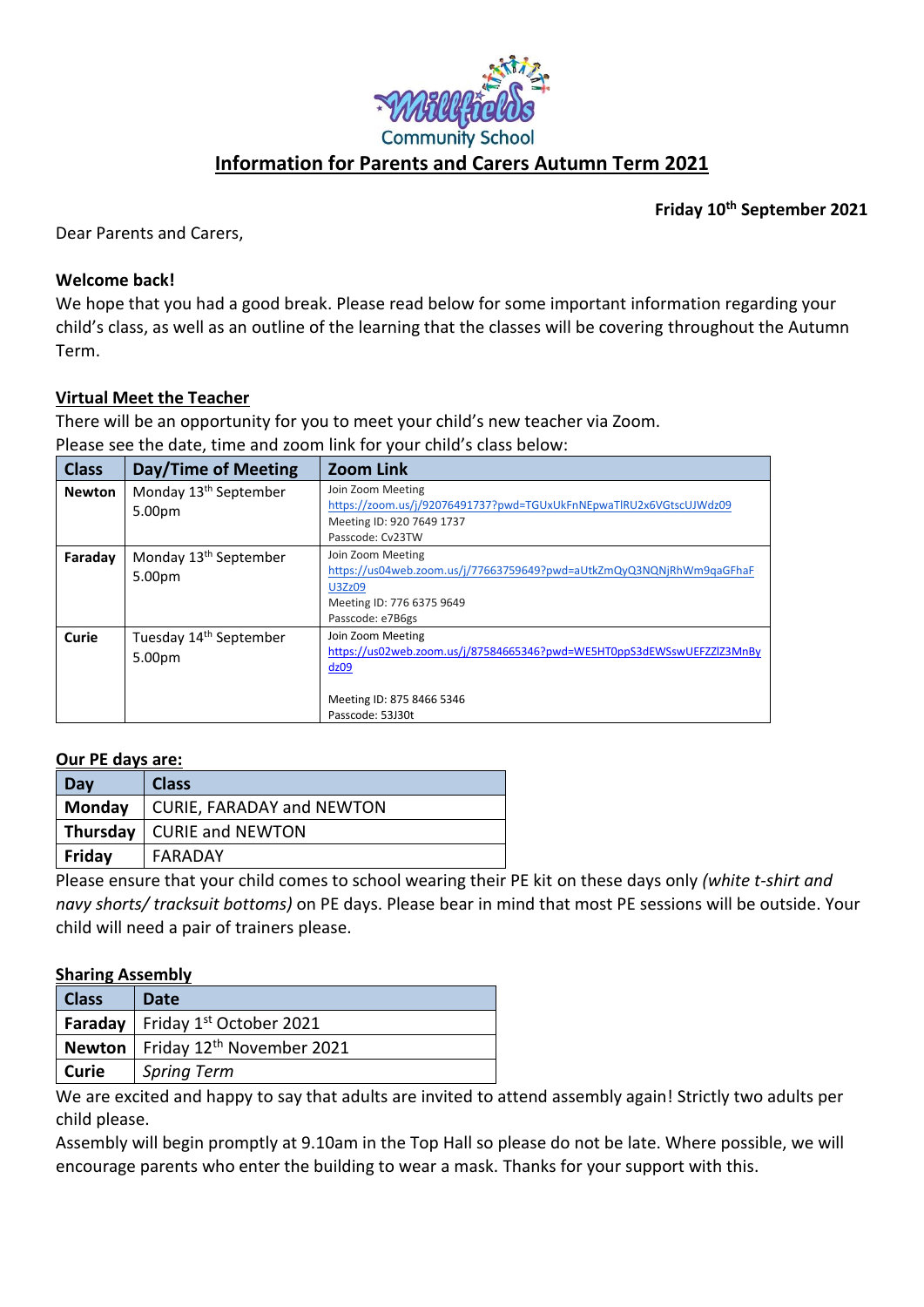

## **Homework and Reading**

It is imperative that your child is able to access Google Classroom, as this is where we will post each week's home learning. Home learning will consist of the weekly spellings and their homework project. Times tables should be practised on 'Times Tables Rockstars'. Maths Whizz should be used at least for 45 minutes a week. Homework will be sent via Google Classroom each **Friday** and needs to be completed by **Friday** each week.

## **Term dates:**

We break up for half term at **2.15pm on Friday 25th October**. We return to school on **Tuesday 2nd November**. We end the term year at **2.15pm on Friday 17th December** and the children return to school on **Tuesday 4th January 2022**.

## **Communication:**

The Millfields Mag is sent out via email each Friday and will be on your Google Classroom. Try to read it with your child so that you can keep up to date with what is happening at school. Please also keep up to date with your child's Google Classroom, as this is where your child will receive positive behaviour management rewards as well as other notices, reminders and of course homework. If you download the app and are signed in using your child's account you can receive notifications to remind you when things are added.

### **Core subjects overview:**

In **Maths** we will be learning about number and place value, addition and subtraction, multiplication and division, fractions, measurement, geometry, statistics and lots more!

In **Literacy** we will be studying books linked to our topic 'The Great Occupation' and will begin with 'Stone age boy' 'UG - Boy Genius of the Stone Age'.

In **Science** we will be learning about 'Animals including humans' and 'All living things.'

We would welcome the following resources to support our work:

- Stone age to Iron Age (text books or story books)
- Anything else linked to the topics above.

If you have any questions about your child's learning or any aspect of school life, please e-mail [info@millfields.hackney.sch.uk](mailto:info@millfields.hackney.sch.uk) o[r swatson@millfields.hackney.sch.uk](mailto:swatson@millfields.hackney.sch.uk) and your child's class teacher will be alerted. We are really looking forward to a positive year.

Kind regards,

 **Sumon Thakur Ben Pahari Theodor Hinz** Class Teacher Class Teacher Class Teacher